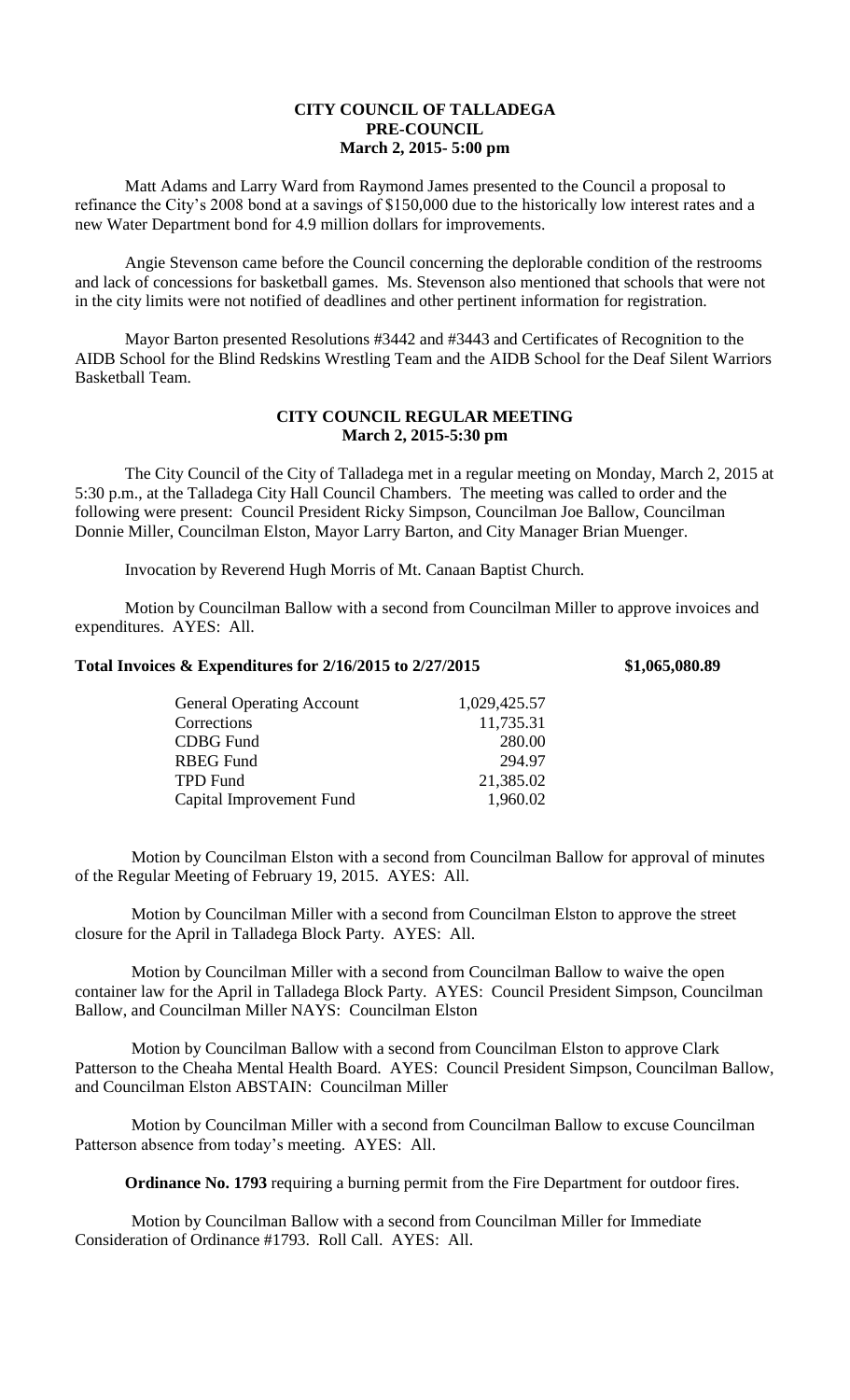Motion by Councilman Elston with a second from Councilman Miller for reading of the heading only. Roll Call. AYES: All.

AN ORDINANCE PROHIBITING THE BURNING OF MATERIALS OR MAINTAINING OF FIRES OUTDOORS WITHIN THE MUNICIPAL LIMITS OF THE CITY OF TALLADEGA, ALABAMA WITHOUT FIRST OBTAINING A BURNING PERMIT FROM THE TALLADEGA FIRE CHIEF.

Motion by Councilman Elston with a second from Councilman Ballow for the adoption of Ordinance #1793. Roll Call. AYES: All.

**Resolution #3442** honoring the AIDB School for the Blind Redskins Wrestling Team **Resolution #3443** honoring the AIDB School for the Deaf Silent Warriors Basketball Team

Motion by Councilman Miller with a second from Councilman Ballow to approve Resolution #3442 and Resolution #3443. Roll Call. AYES: All.

**Resolution #3444** authorizing removal of junk cars and assessing lien for cost of abatement to 115 Lane Street.

Motion by Councilman Elston with a second from Councilman Ballow to approve Resolution #3444. Roll Call. AYES: All.

**Resolution #3445** authorizing a travel advance for Revenue Officer Ken Heath for mandatory training conference in Tuscaloosa.

Motion by Councilman Ballow with a second from Councilman Elston to approve Resolution #3445. Roll Call. AYES: All.

**Resolution #3446** approving application for two Alabama Historic Commission Grants totaling \$15,000 with a 20% local match of \$3,000.

Motion by Councilman Elston with a second from Councilman Miller to approve Resolution #3446. Roll Call. AYES: All.

**Resolution #3447** approving a grant agreement with East Alabama Regional Planning and Development Commission for funds and services for the Senior Nutrition Program for FY2015. **Resolution #3448** approving funding for 10 extra daily meals for the Senior Nutrition Program.

Motion by Councilman Miller with a second from Councilman Ballow to approve Resolution #3447 and Resolution #3448. Roll Call. AYES: All.

**Resolution #3449** adopting a job description for the position of City Manager.

Motion by Councilman Miller with a second from Councilman Ballow to approve Resolution #3449. Roll Call. AYES: All.

**Resolution #3450** approving the purchase from Ed's Public Safety of fifty Glock Model 41 pistols for a total cost of \$6,832.00

**Resolution #3451** surplusing 47 Glock 22 and 7 Glock 27 handguns from the Police Department.

Motion by Councilman Miller with a second from Councilman Ballow to approve Resolution #3450 and Resolution #3451. Roll Call. AYES: All.

**Resolution #3452** approving a Memorandum of Understanding with Dr. Suzanne Cooper.

Motion by Councilman Elston with a second from Councilman Miller to approve Resolution #3452. Roll Call. AYES: All.

Motion by Councilman Elston with a second by Councilman Miller to approve the invoices and expenditures for the Water Department. AYES: All.